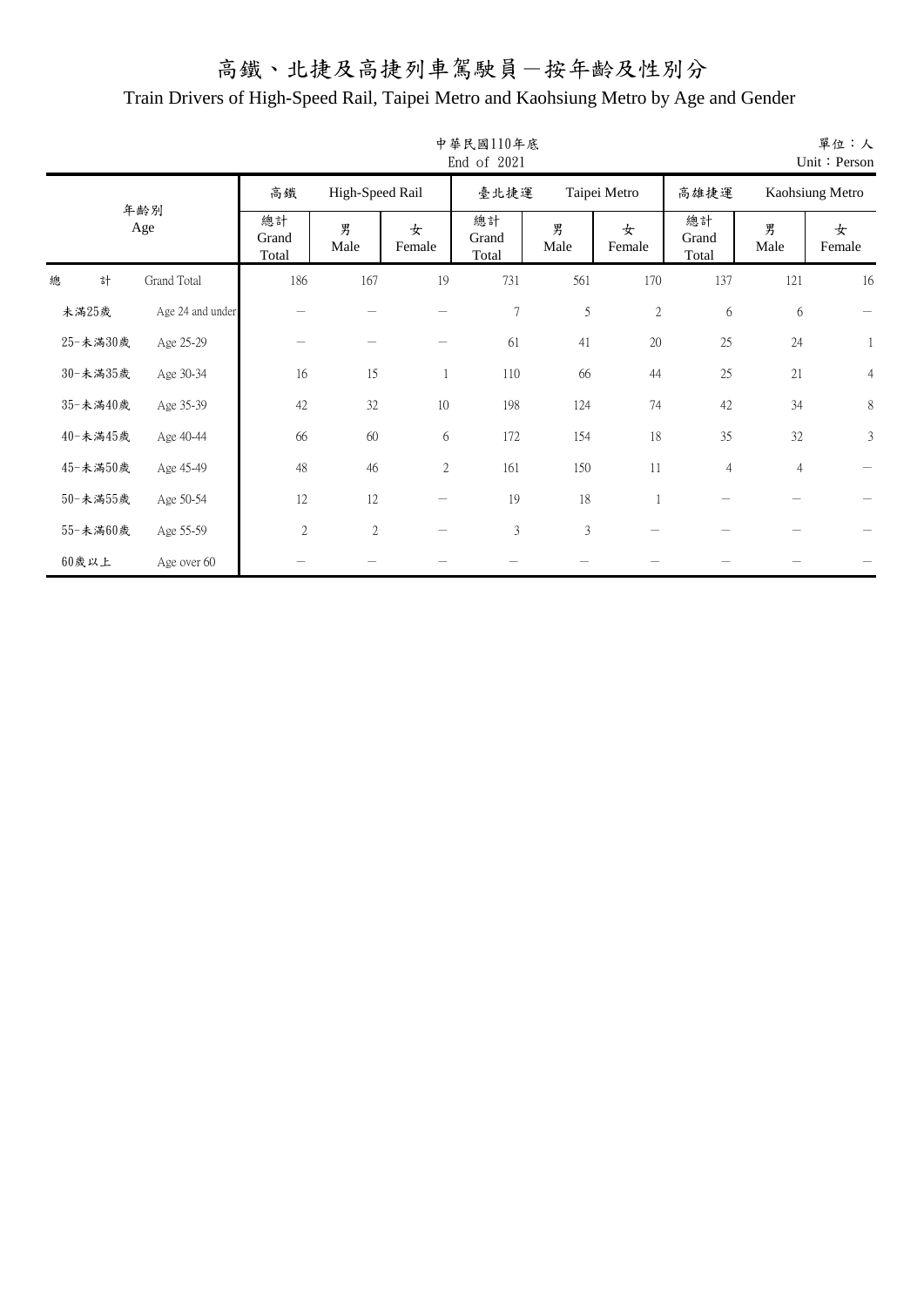|   |          |                  |                      |                 |                  | 中華民國109年底<br>End of 2020 |           |              |                      |               | 單位:人<br>Unit: Person |
|---|----------|------------------|----------------------|-----------------|------------------|--------------------------|-----------|--------------|----------------------|---------------|----------------------|
|   |          |                  | 高鐵                   | High-Speed Rail |                  | 臺北捷運                     |           | Taipei Metro | 高雄捷運                 |               | Kaohsiung Metro      |
|   |          | 年齡別<br>Age       | 總計<br>Grand<br>Total | 男<br>Male       | 女<br>Female      | 總計<br>Grand<br>Total     | 男<br>Male | 女<br>Female  | 總計<br>Grand<br>Total | 男<br>Male     | 女<br>Female          |
| 總 | 計        | Grand Total      | 192                  | 170             | 22               | 735                      | 566       | 169          | 142                  | 126           | 16                   |
|   | 未滿25歲    | Age 24 and under |                      |                 |                  | $\boldsymbol{9}$         | $\,8\,$   |              | $10\,$               | $\mathcal{G}$ | $\mathbf{1}$         |
|   | 25-未満30歲 | Age 25-29        |                      |                 |                  | 72                       | 44        | 28           | 26                   | 25            | 1                    |
|   | 30-未満35歲 | Age 30-34        | 17                   | 15              | $\sqrt{2}$       | 115                      | 70        | 45           | 26                   | 24            | $\sqrt{2}$           |
|   | 35-未滿40歲 | Age 35-39        | 50                   | 39              | 11               | 219                      | 148       | 71           | 50                   | 41            | 9                    |
|   | 40-未滿45歲 | Age 40-44        | 63                   | 56              | $\boldsymbol{7}$ | 171                      | 159       | 12           | 29                   | 26            | $\mathfrak{Z}$       |
|   | 45-未滿50歲 | Age 45-49        | 49                   | 47              | $\sqrt{2}$       | 133                      | 122       | 11           | 1                    | 1             |                      |
|   | 50-未満55歲 | Age 50-54        | $11\,$               | 11              |                  | 15                       | 14        |              |                      |               |                      |
|   | 55-未満60歲 | Age 55-59        | $\overline{2}$       | $\mathfrak{2}$  |                  | $\mathbf{1}$             |           |              |                      |               |                      |
|   | 60歲以上    | Age over 60      |                      |                 |                  |                          |           |              |                      |               |                      |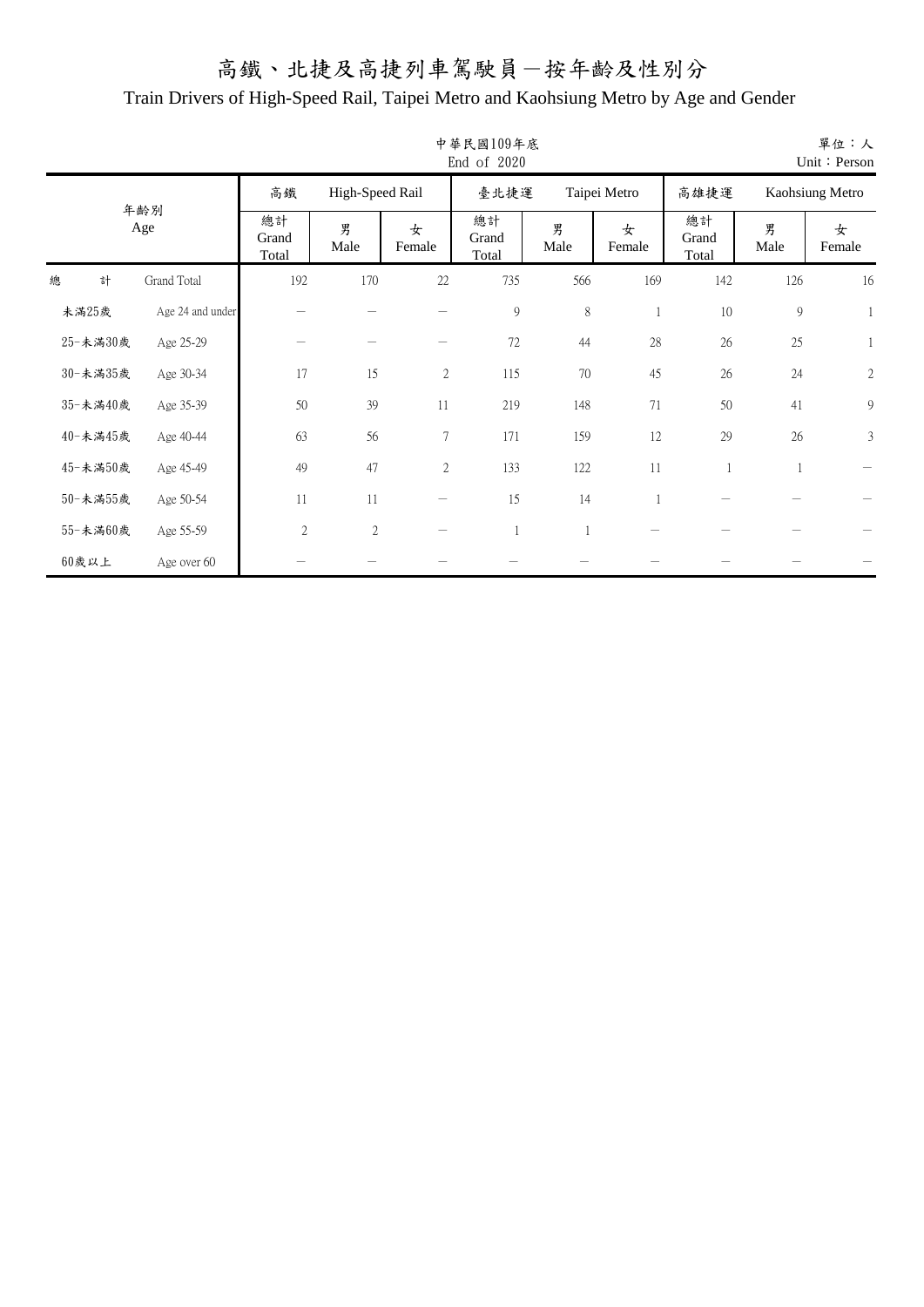|   |          |                  |                      |                 |                | 中華民國108年底<br>End of 2019 |           |              |                      |           | 單位:人<br>Unit: Person |
|---|----------|------------------|----------------------|-----------------|----------------|--------------------------|-----------|--------------|----------------------|-----------|----------------------|
|   |          |                  | 高鐵                   | High-Speed Rail |                | 臺北捷運                     |           | Taipei Metro | 高雄捷運                 |           | Kaohsiung Metro      |
|   |          | 年齡別<br>Age       | 總計<br>Grand<br>Total | 男<br>Male       | 女<br>Female    | 總計<br>Grand<br>Total     | 男<br>Male | 女<br>Female  | 總計<br>Grand<br>Total | 男<br>Male | 女<br>Female          |
| 總 | 計        | Grand Total      | 185                  | 164             | 21             | 724                      | 561       | 163          | 145                  | 129       | 16                   |
|   | 未滿25歲    | Age 24 and under |                      |                 |                | $20\,$                   | 15        | 5            | 15                   | 14        | $\mathbf{1}$         |
|   | 25-未満30歲 | Age 25-29        | 6                    | 5               |                | 69                       | 39        | 30           | 22                   | 21        | 1                    |
|   | 30-未満35歲 | Age 30-34        | 18                   | 15              | $\mathfrak{Z}$ | 135                      | 83        | 52           | $28\,$               | 24        | $\overline{4}$       |
|   | 35-未滿40歲 | Age 35-39        | 53                   | 44              | 9              | 212                      | 153       | 59           | 52                   | $44$      | 8                    |
|   | 40-未滿45歲 | Age 40-44        | 64                   | 58              | 6              | 179                      | 168       | 11           | 27                   | 25        | $\mathbf{2}$         |
|   | 45-未滿50歲 | Age 45-49        | 40                   | 38              | $\sqrt{2}$     | 98                       | 92        | 6            | 1                    | 1         |                      |
|   | 50-未満55歲 | Age 50-54        | $\sqrt{2}$           | $\sqrt{2}$      |                | 10                       | 10        |              |                      |           |                      |
|   | 55-未満60歲 | Age 55-59        | $\overline{2}$       | $\mathfrak{2}$  |                | $\mathbf{1}$             | 1         |              |                      |           |                      |
|   | 60歲以上    | Age over 60      |                      |                 |                |                          |           |              |                      |           |                      |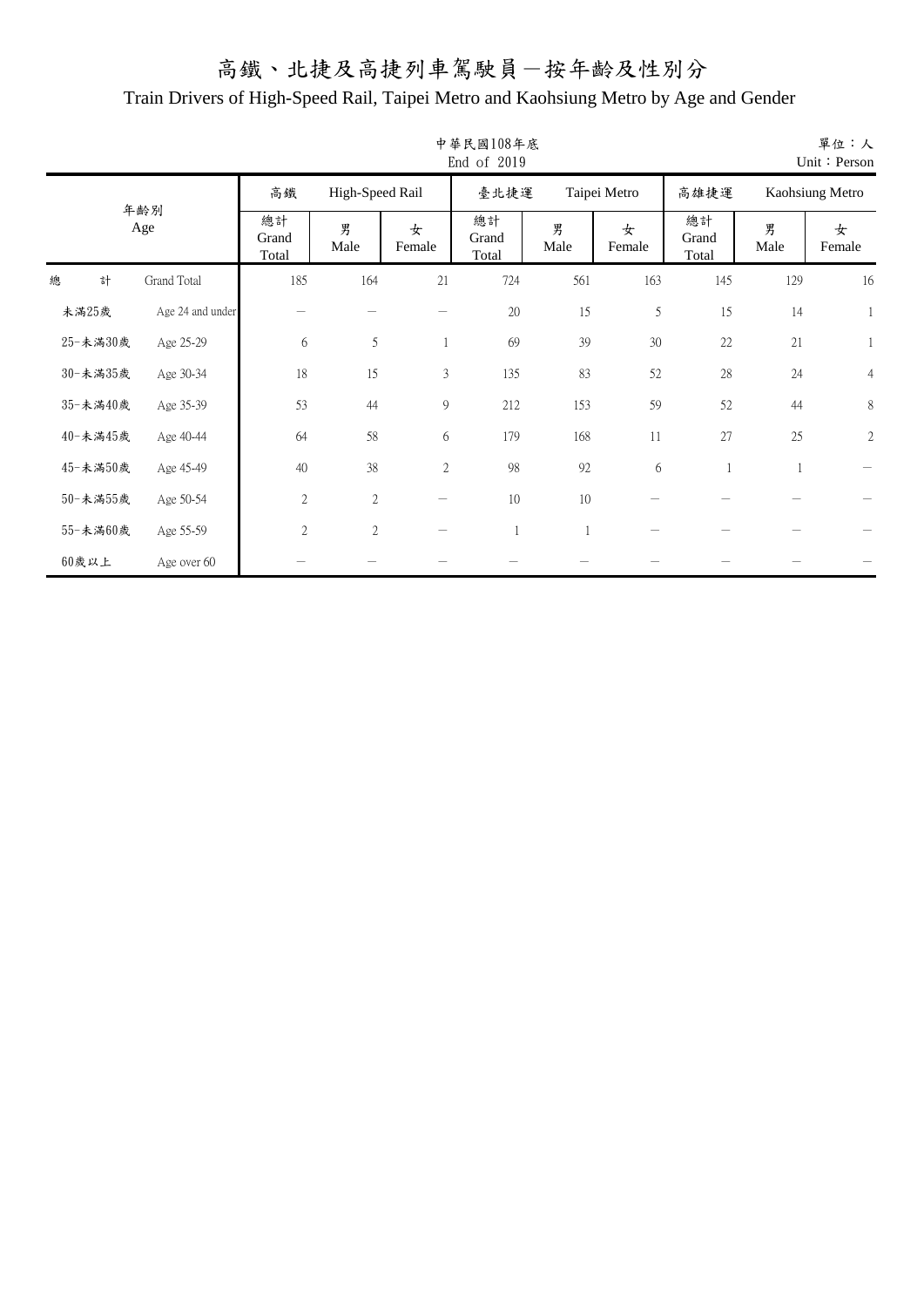|   |          |                  |                      |                 |                | 中華民國107年底<br>End of 2018 |                |                |                      |              | 單位:人<br>Unit: Person |
|---|----------|------------------|----------------------|-----------------|----------------|--------------------------|----------------|----------------|----------------------|--------------|----------------------|
|   |          |                  | 高鐵                   | High-Speed Rail |                | 臺北捷運                     |                | Taipei Metro   | 高雄捷運                 |              | Kaohsiung Metro      |
|   |          | 年齡別<br>Age       | 總計<br>Grand<br>Total | 男<br>Male       | 女<br>Female    | 總計<br>Grand<br>Total     | 男<br>Male      | 女<br>Female    | 總計<br>Grand<br>Total | 男<br>Male    | 女<br>Female          |
| 總 | 計        | Grand Total      | 179                  | 158             | 21             | 730                      | 571            | 159            | 149                  | 131          | 18                   |
|   | 未滿25歲    | Age 24 and under |                      |                 |                | $\,$ $\,$                | 5              | $\mathfrak{Z}$ | 11                   | 11           |                      |
|   | 25-未滿30歲 | Age 25-29        | $\,$ $\,$            | $\tau$          |                | $72\,$                   | 41             | 31             | 25                   | 23           | $\mathbf{2}$         |
|   | 30-未満35歲 | Age 30-34        | 20                   | 13              | 7              | 170                      | 105            | 65             | 39                   | 31           | $\,$ $\,$            |
|   | 35-未滿40歲 | Age 35-39        | 56                   | 47              | 9              | 223                      | 179            | 44             | 55                   | 49           | 6                    |
|   | 40-未滿45歲 | Age 40-44        | 58                   | 55              | $\mathfrak{Z}$ | 179                      | 168            | 11             | 18                   | 16           | $\mathbf{2}$         |
|   | 45-未滿50歲 | Age 45-49        | 34                   | 33              |                | 71                       | 66             | 5              | $\mathbf{1}$         | $\mathbf{1}$ |                      |
|   | 50-未滿55歲 | Age 50-54        | $\sqrt{2}$           | $\mathbf{2}$    |                | $\boldsymbol{7}$         | $\overline{7}$ |                |                      |              |                      |
|   | 55-未滿60歲 | Age 55-59        |                      | $\overline{1}$  |                |                          |                |                |                      |              |                      |
|   | $60$ 歲以上 | Age over 60      |                      |                 |                |                          |                |                |                      |              |                      |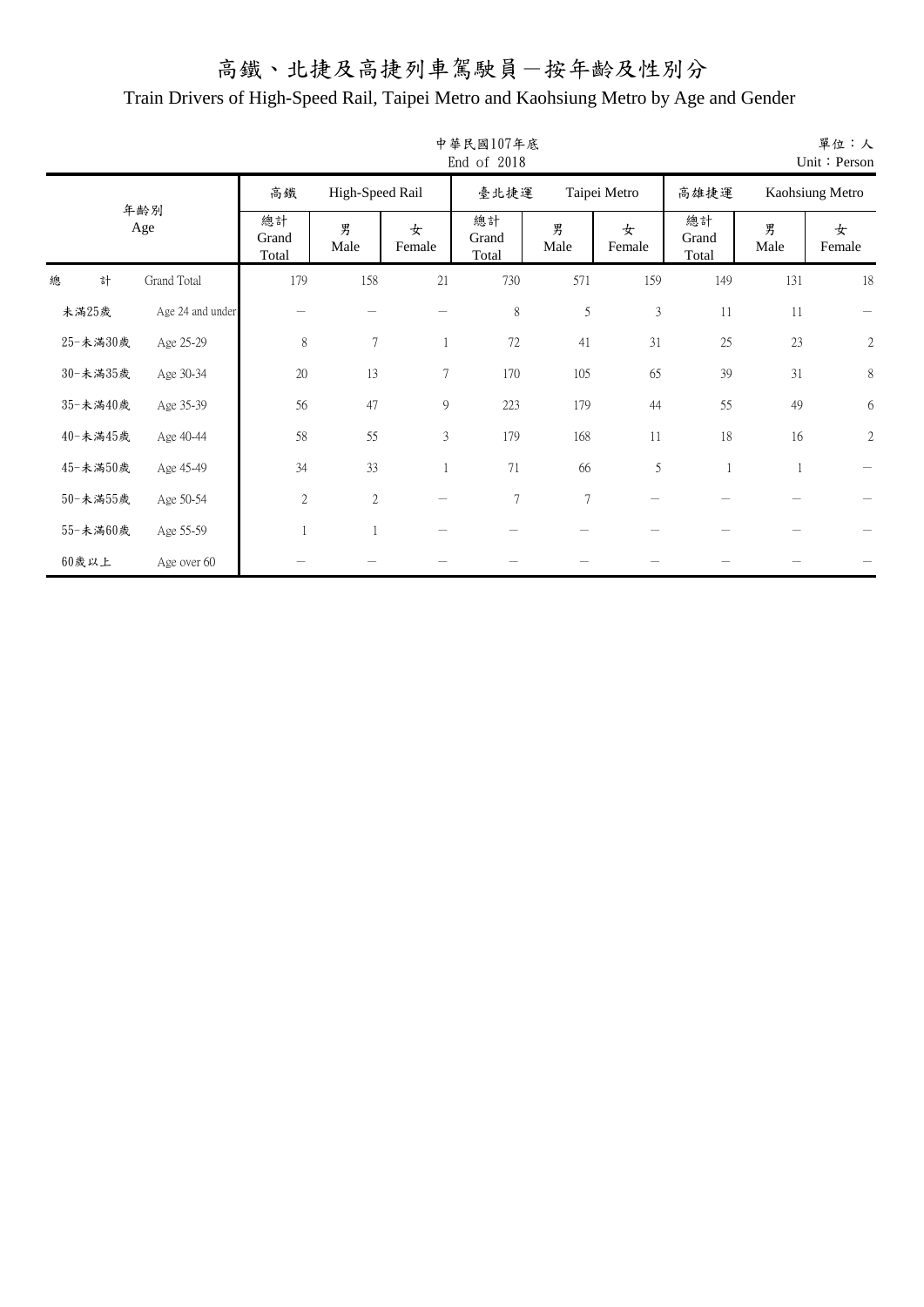|   |          |                  |                      |                 |             | 中華民國106年底<br>End of 2017 |                |                |                      |                | 單位:人<br>Unit: Person |
|---|----------|------------------|----------------------|-----------------|-------------|--------------------------|----------------|----------------|----------------------|----------------|----------------------|
|   |          |                  | 高鐵                   | High-Speed Rail |             | 臺北捷運                     |                | Taipei Metro   | 高雄捷運                 |                | Kaohsiung Metro      |
|   |          | 年齡別<br>Age       | 總計<br>Grand<br>Total | 男<br>Male       | 女<br>Female | 總計<br>Grand<br>Total     | 男<br>Male      | 女<br>Female    | 總計<br>Grand<br>Total | 男<br>Male      | 女<br>Female          |
| 總 | 計        | Grand Total      | 183                  | 163             | $20\,$      | 744                      | 582            | 162            | 153                  | 133            | 20                   |
|   | 未滿25歲    | Age 24 and under |                      |                 |             | 10                       | 6              | $\overline{4}$ | $\mathfrak z$        | $\mathfrak{Z}$ |                      |
|   | 25-未満30歲 | Age 25-29        | $\overline{4}$       | $\overline{4}$  |             | 92                       | 51             | 41             | 29                   | 26             | $\mathfrak{Z}$       |
|   | 30-未満35歲 | Age 30-34        | 26                   | 16              | 10          | 201                      | 134            | 67             | 50                   | 40             | $10\,$               |
|   | 35-未滿40歲 | Age 35-39        | 67                   | 59              | $8\,$       | 209                      | 172            | 37             | 57                   | 51             | $\epsilon$           |
|   | 40-未滿45歲 | Age 40-44        | 56                   | 54              | 2           | 188                      | 179            | 9              | 13                   | 12             |                      |
|   | 45-未滿50歲 | Age 45-49        | 28                   | 28              |             | 40                       | 36             | $\overline{4}$ | $\mathbf{1}$         | 1              |                      |
|   | 50-未満55歲 | Age 50-54        | $\overline{2}$       | $\mathbf{2}$    |             | $\overline{4}$           | $\overline{4}$ |                |                      |                |                      |
|   | 55-未満60歲 | Age 55-59        |                      |                 |             |                          |                |                |                      |                |                      |
|   | 60歲以上    | Age over 60      |                      |                 |             |                          |                |                |                      |                |                      |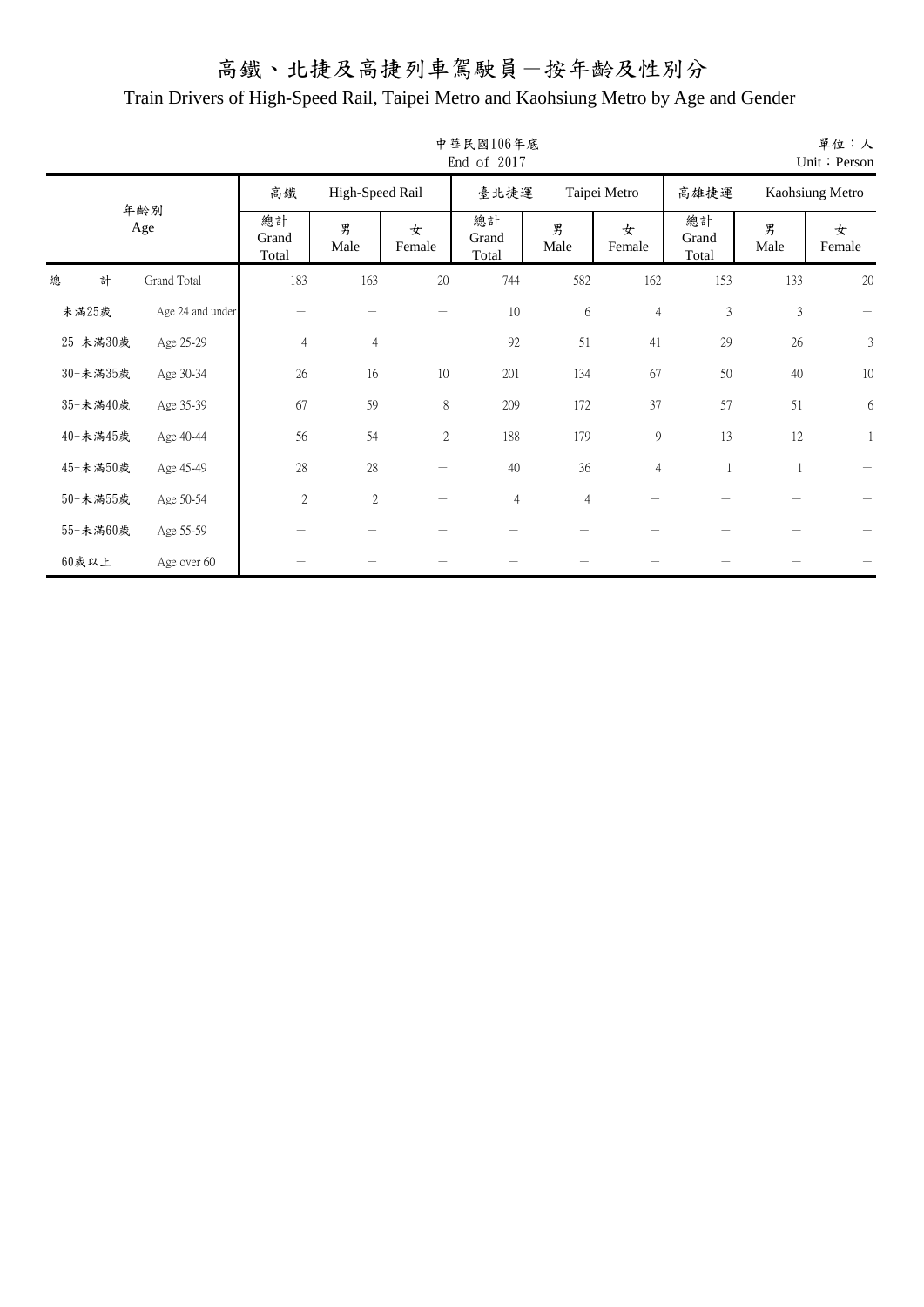|   |          |                  |                      |                 |               | 中華民國105年底<br>End of 2016 |                |                |                      |                | 單位:人<br>Unit: Person |
|---|----------|------------------|----------------------|-----------------|---------------|--------------------------|----------------|----------------|----------------------|----------------|----------------------|
|   |          |                  | 高鐵                   | High-Speed Rail |               | 臺北捷運                     |                | Taipei Metro   | 高雄捷運                 |                | Kaohsiung Metro      |
|   |          | 年齡別<br>Age       | 總計<br>Grand<br>Total | 男<br>Male       | 女<br>Female   | 總計<br>Grand<br>Total     | 男<br>Male      | 女<br>Female    | 總計<br>Grand<br>Total | 男<br>Male      | 女<br>Female          |
| 總 | 計        | Grand Total      | 181                  | 162             | 19            | 719                      | 574            | 145            | 150                  | 129            | 21                   |
|   | 未滿25歲    | Age 24 and under |                      |                 |               | $\boldsymbol{7}$         | $\mathfrak{Z}$ | $\overline{4}$ | $\mathfrak z$        | $\mathfrak{Z}$ |                      |
|   | 25-未満30歲 | Age 25-29        | 6                    | 5               | 1             | 93                       | 61             | 32             | 31                   | 26             | 5                    |
|   | 30-未満35歲 | Age 30-34        | 36                   | 27              | $\mathcal{G}$ | 218                      | 143            | 75             | 61                   | 49             | 12                   |
|   | 35-未滿40歲 | Age 35-39        | 70                   | 64              | $\sqrt{6}$    | 204                      | 182            | 22             | $48\,$               | 44             | $\overline{4}$       |
|   | 40-未滿45歲 | Age 40-44        | 52                   | 50              | 2             | 174                      | 163            | 11             | $\tau$               | $\overline{7}$ |                      |
|   | 45-未滿50歲 | Age 45-49        | 15                   | 14              | 1             | 20                       | 19             |                |                      |                |                      |
|   | 50-未満55歲 | Age 50-54        | $\overline{2}$       | $\mathbf{2}$    |               | $\mathfrak{Z}$           | $\mathfrak{Z}$ |                |                      |                |                      |
|   | 55-未満60歲 | Age 55-59        |                      |                 |               |                          |                |                |                      |                |                      |
|   | 60歲以上    | Age over 60      |                      |                 |               |                          |                |                |                      |                |                      |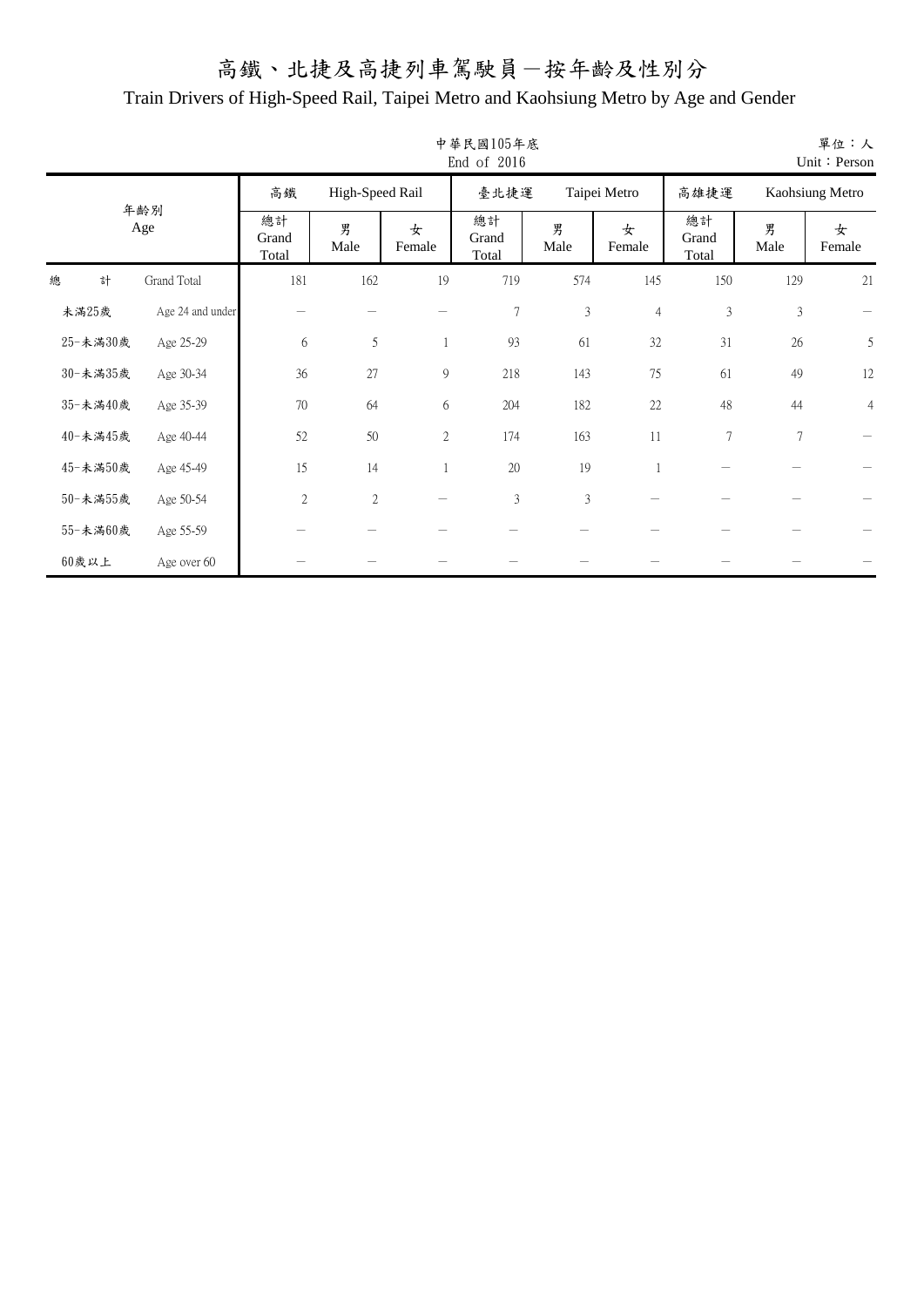|   |          |                  |                      |                 |                  | 中華民國104年底<br>End of 2015 |           |              |                      |               | 單位:人<br>Unit: Person |
|---|----------|------------------|----------------------|-----------------|------------------|--------------------------|-----------|--------------|----------------------|---------------|----------------------|
|   |          |                  | 高鐵                   | High-Speed Rail |                  | 臺北捷運                     |           | Taipei Metro | 高雄捷運                 |               | Kaohsiung Metro      |
|   |          | 年齢別<br>Age       | 總計<br>Grand<br>Total | 男<br>Male       | 女<br>Female      | 總計<br>Grand<br>Total     | 男<br>Male | 女<br>Female  | 總計<br>Grand<br>Total | 男<br>Male     | 女<br>Female          |
| 總 | 計        | Grand Total      | 157                  | 139             | 18               | 751                      | 599       | 152          | 172                  | 152           | 20                   |
|   | 未滿25歲    | Age 24 and under |                      |                 |                  | 19                       | 10        | 9            | $\mathfrak{g}$       | $\mathcal{G}$ |                      |
|   | 25-未満30歲 | Age 25-29        | $\sqrt{2}$           | -1              |                  | 114                      | 74        | 40           | 42                   | 37            | 5                    |
|   | 30-未満35歲 | Age 30-34        | 32                   | 25              | $\boldsymbol{7}$ | 249                      | 175       | 74           | $80\,$               | 68            | 12                   |
|   | 35-未滿40歲 | Age 35-39        | 64                   | 57              | $\tau$           | 207                      | 189       | 18           | 38                   | 35            | 3                    |
|   | 40-未滿45歲 | Age 40-44        | 49                   | 47              | $\mathbf{2}$     | 147                      | 137       | $10\,$       | $\mathfrak{Z}$       | $\mathfrak 3$ |                      |
|   | 45-未滿50歲 | Age 45-49        | $\overline{7}$       | 6               |                  | 15                       | 14        |              |                      |               |                      |
|   | 50-未満55歲 | Age 50-54        | 3                    | $\mathfrak{Z}$  |                  |                          |           |              |                      |               |                      |
|   | 55-未滿60歲 | Age 55-59        |                      |                 |                  |                          |           |              |                      |               |                      |
|   | $60$ 歲以上 | Age over 60      |                      |                 |                  |                          |           |              |                      |               |                      |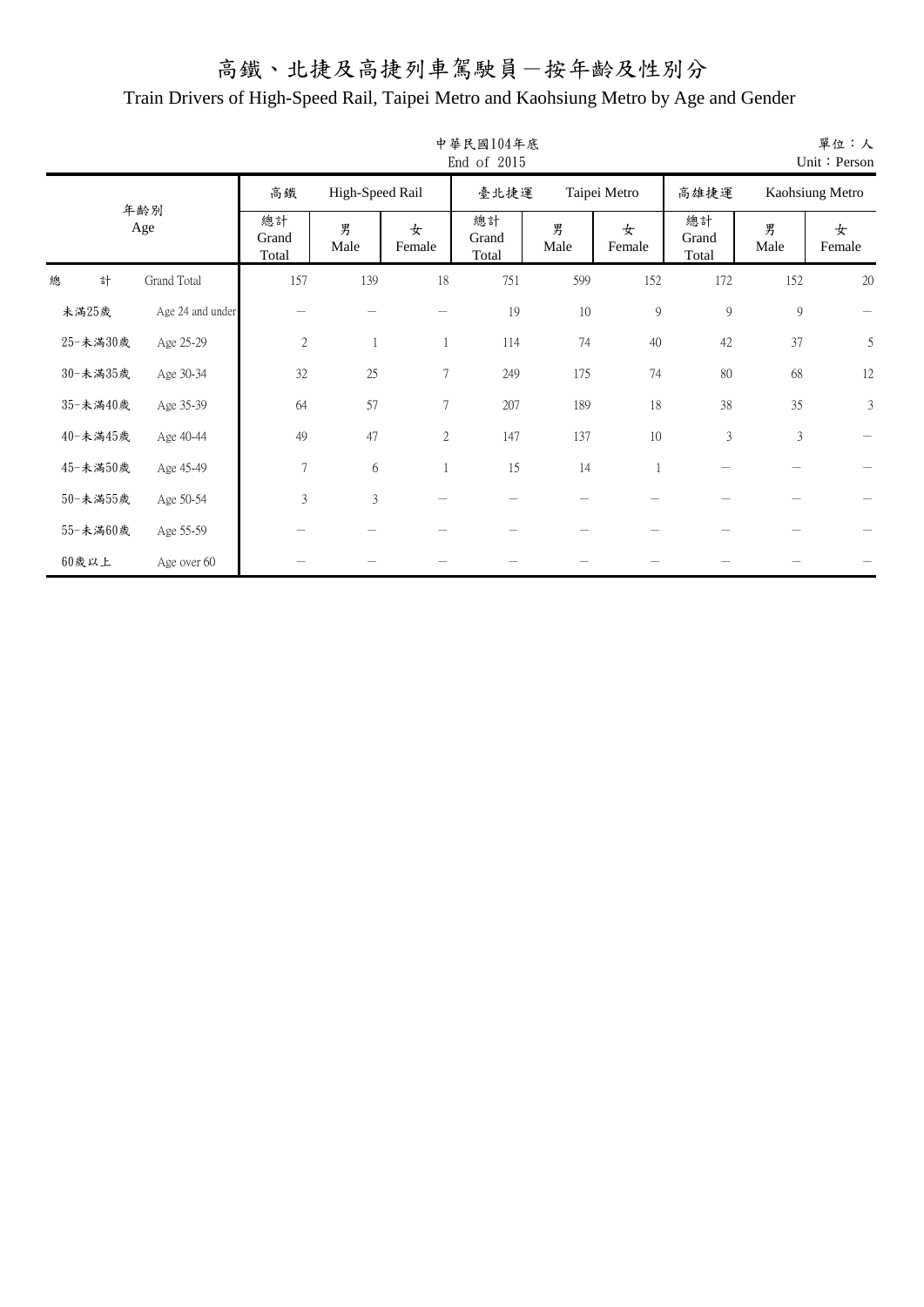|   |          |                  |                      |                 |                 | 中華民國103年底<br>End of 2014 |           |                |                      |                | 單位:人<br>Unit: Person |
|---|----------|------------------|----------------------|-----------------|-----------------|--------------------------|-----------|----------------|----------------------|----------------|----------------------|
|   |          |                  | 高鐵                   | High-Speed Rail |                 | 臺北捷運                     |           | Taipei Metro   | 高雄捷運                 |                | Kaohsiung Metro      |
|   |          | 年齢別<br>Age       | 總計<br>Grand<br>Total | 男<br>Male       | 女<br>Female     | 總計<br>Grand<br>Total     | 男<br>Male | 女<br>Female    | 總計<br>Grand<br>Total | 男<br>Male      | 女<br>Female          |
| 總 | 計        | Grand Total      | 138                  | 122             | 16              | 733                      | 585       | 148            | 155                  | 134            | 21                   |
|   | 未滿25歲    | Age 24 and under |                      |                 |                 | 18                       | 11        | $\overline{7}$ | $\overline{4}$       | $\sqrt{2}$     | $\sqrt{2}$           |
|   | 25-未満30歲 | Age 25-29        | $\mathbf{1}$         | $\overline{1}$  | $\qquad \qquad$ | 134                      | 84        | 50             | 29                   | 24             | 5                    |
|   | 30-未滿35歲 | Age 30-34        | 36                   | 27              | 9               | 253                      | 184       | 69             | 83                   | 71             | 12                   |
|   | 35-未滿40歲 | Age 35-39        | 52                   | 48              | $\overline{4}$  | 214                      | 198       | 16             | 35                   | 33             | $\sqrt{2}$           |
|   | 40-未滿45歲 | Age 40-44        | 41                   | 39              | $\mathbf{2}$    | 103                      | 97        | 6              | $\overline{4}$       | $\overline{4}$ |                      |
|   | 45-未滿50歲 | Age 45-49        | 5                    | $\overline{4}$  |                 | 11                       | 11        |                |                      |                |                      |
|   | 50-未満55歲 | Age 50-54        | $\mathfrak{Z}$       | $\mathfrak{Z}$  |                 |                          |           |                |                      |                |                      |
|   | 55-未滿60歲 | Age 55-59        |                      |                 |                 |                          |           |                |                      |                |                      |
|   | $60$ 歲以上 | Age over 60      |                      |                 |                 |                          |           |                |                      |                |                      |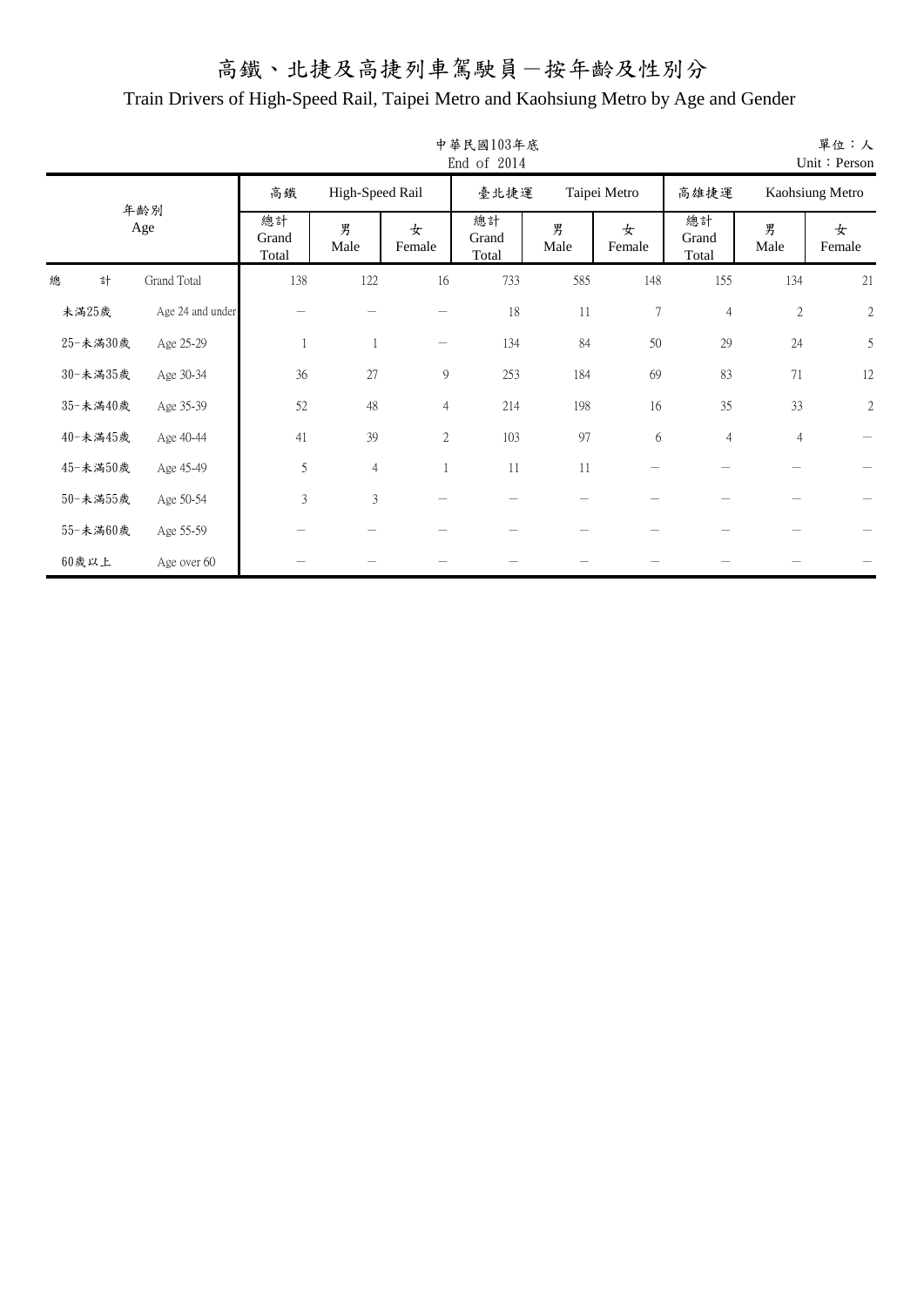|   |          |                  |                      |                 |                | 中華民國102年底<br>End of 2013 |                |                |                      |            | 單位:人<br>Unit: Person |
|---|----------|------------------|----------------------|-----------------|----------------|--------------------------|----------------|----------------|----------------------|------------|----------------------|
|   |          |                  | 高鐵                   | High-Speed Rail |                | 臺北捷運                     |                | Taipei Metro   | 高雄捷運                 |            | Kaohsiung Metro      |
|   |          | 年齢別<br>Age       | 總計<br>Grand<br>Total | 男<br>Male       | 女<br>Female    | 總計<br>Grand<br>Total     | 男<br>Male      | 女<br>Female    | 總計<br>Grand<br>Total | 男<br>Male  | 女<br>Female          |
| 總 | 計        | Grand Total      | 135                  | 120             | 15             | 704                      | 560            | 144            | 152                  | 129        | 23                   |
|   | 未滿25歲    | Age 24 and under |                      |                 |                | 14                       | $\overline{7}$ | $\overline{7}$ | $\mathfrak{Z}$       |            | 3                    |
|   | 25-未滿30歲 | Age 25-29        | 6                    | $\overline{2}$  | $\overline{4}$ | 163                      | 102            | 61             | 29                   | 24         | 5                    |
|   | 30-未滿35歲 | Age 30-34        | 38                   | 33              | 5              | 246                      | 191            | 55             | $88\,$               | 75         | 13                   |
|   | 35-未滿40歲 | Age 35-39        | 50                   | 47              | $\mathfrak{Z}$ | 203                      | 187            | 16             | 30                   | $28\,$     | $\sqrt{2}$           |
|   | 40-未滿45歲 | Age 40-44        | 37                   | 34              | $\mathfrak{Z}$ | 71                       | 66             | 5              | $\sqrt{2}$           | $\sqrt{2}$ |                      |
|   | 45-未滿50歲 | Age 45-49        | $\mathfrak{Z}$       | $\mathfrak{Z}$  |                | $\boldsymbol{7}$         | 7              |                |                      |            |                      |
|   | 50-未滿55歲 | Age 50-54        |                      | $\overline{1}$  |                |                          |                |                |                      |            |                      |
|   | 55-未滿60歲 | Age 55-59        |                      |                 |                |                          |                |                |                      |            |                      |
|   | $60$ 歲以上 | Age over 60      |                      |                 |                |                          |                |                |                      |            |                      |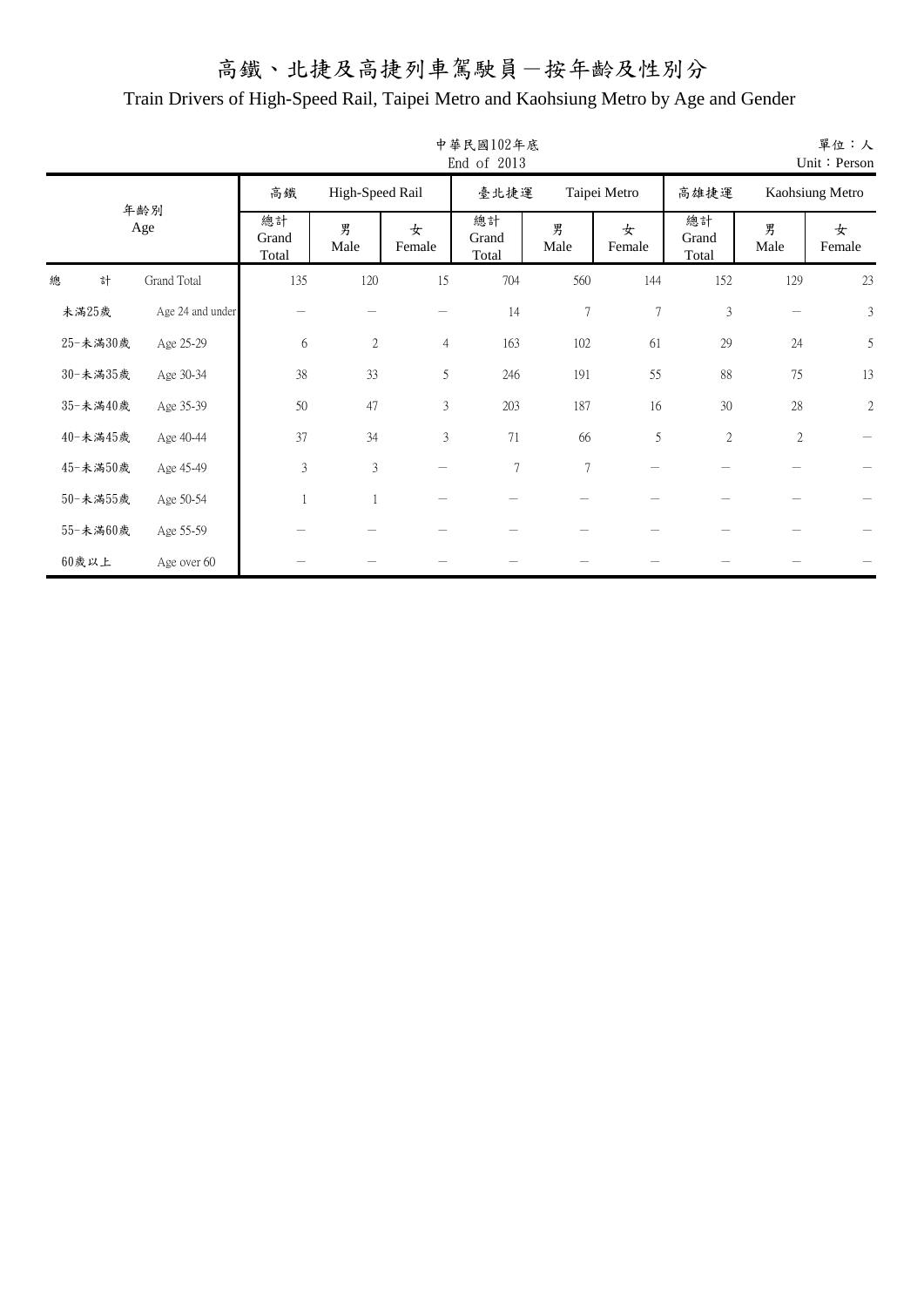|   |          |                  |                      |                 |                | 中華民國101年底<br>End of 2012 |                |                |                      |              | 單位:人<br>Unit: Person |
|---|----------|------------------|----------------------|-----------------|----------------|--------------------------|----------------|----------------|----------------------|--------------|----------------------|
|   |          |                  | 高鐵                   | High-Speed Rail |                | 臺北捷運                     |                | Taipei Metro   | 高雄捷運                 |              | Kaohsiung Metro      |
|   |          | 年齢別<br>Age       | 總計<br>Grand<br>Total | 男<br>Male       | 女<br>Female    | 總計<br>Grand<br>Total     | 男<br>Male      | 女<br>Female    | 總計<br>Grand<br>Total | 男<br>Male    | 女<br>Female          |
| 總 | 計        | Grand Total      | 139                  | 128             | 11             | 650                      | 520            | 130            | 145                  | 123          | 22                   |
|   | 未滿25歲    | Age 24 and under |                      |                 |                | 12                       | $\mathfrak{Z}$ | 9              | $\overline{4}$       |              | 3                    |
|   | 25-未滿30歲 | Age 25-29        | 6                    | $\overline{2}$  | $\overline{4}$ | 163                      | 106            | 57             | 47                   | 35           | 12                   |
|   | 30-未満35歲 | Age 30-34        | 55                   | 50              | 5              | 222                      | 175            | 47             | 74                   | 67           | $\tau$               |
|   | 35-未滿40歲 | Age 35-39        | 47                   | 46              |                | 209                      | 196            | 13             | 19                   | 19           |                      |
|   | 40-未滿45歲 | Age 40-44        | 26                   | 25              |                | 40                       | 36             | $\overline{4}$ | 1                    | $\mathbf{1}$ |                      |
|   | 45-未滿50歲 | Age 45-49        | $\overline{4}$       | $\overline{4}$  |                | $\overline{4}$           | $\overline{4}$ |                |                      |              |                      |
|   | 50-未滿55歲 | Age 50-54        |                      | $\overline{1}$  |                |                          |                |                |                      |              |                      |
|   | 55-未満60歲 | Age 55-59        |                      |                 |                |                          |                |                |                      |              |                      |
|   | $60$ 歲以上 | Age over 60      |                      |                 |                |                          |                |                |                      |              |                      |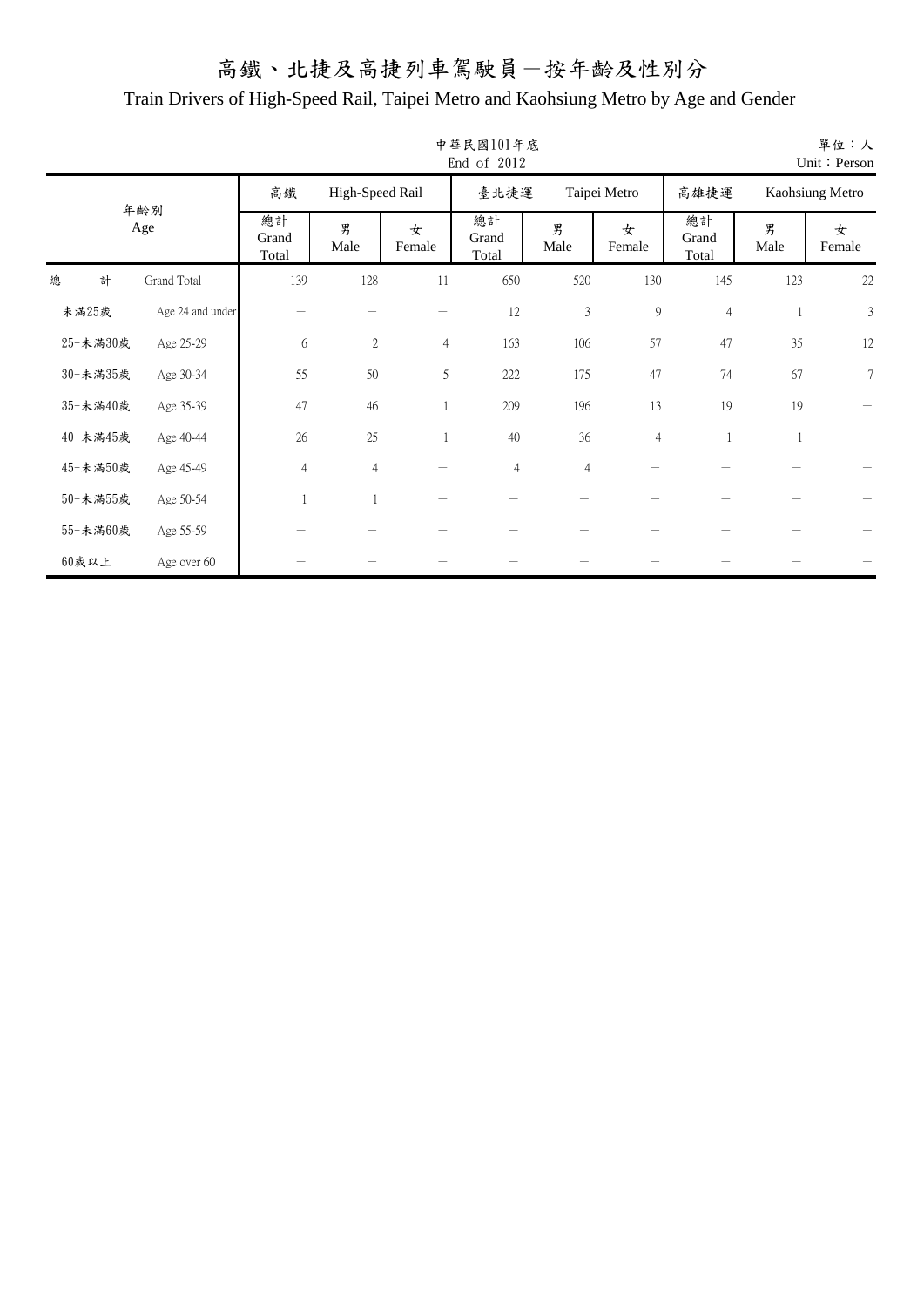|          |   |                  |                      |                 |                | 中華民國100年底<br>End of 2011 |                  |              |                      |               | 單位:人<br>Unit: Person |
|----------|---|------------------|----------------------|-----------------|----------------|--------------------------|------------------|--------------|----------------------|---------------|----------------------|
|          |   |                  | 高鐵                   | High-Speed Rail |                | 臺北捷運                     |                  | Taipei Metro | 高雄捷運                 |               | Kaohsiung Metro      |
|          |   | 年齢別<br>Age       | 總計<br>Grand<br>Total | 男<br>Male       | 女<br>Female    | 總計<br>Grand<br>Total     | 男<br>Male        | 女<br>Female  | 總計<br>Grand<br>Total | 男<br>Male     | 女<br>Female          |
| 總        | 計 | Grand Total      | 146                  | 133             | 13             | 618                      | 502              | 116          | 135                  | 114           | 21                   |
| 未滿25歲    |   | Age 24 and under |                      |                 |                | 12                       | $\boldsymbol{2}$ | 10           | 6                    | $\sqrt{2}$    | $\overline{4}$       |
| 25-未滿30歲 |   | Age 25-29        | 16                   | 12              | $\overline{4}$ | 175                      | 116              | 59           | 65                   | 51            | 14                   |
| 30-未満35歲 |   | Age 30-34        | 61                   | 55              | 6              | 224                      | 190              | 34           | 55                   | 52            | 3                    |
| 35-未滿40歲 |   | Age 35-39        | 50                   | 48              | $\mathbf{2}$   | 183                      | 171              | 12           | 9                    | $\mathcal{G}$ |                      |
| 40-未滿45歲 |   | Age 40-44        | 14                   | 13              |                | $21\,$                   | 20               | 1            |                      |               |                      |
| 45-未滿50歲 |   | Age 45-49        | 5                    | 5               |                | $\mathfrak z$            | $\mathfrak{Z}$   |              |                      |               |                      |
| 50-未滿55歲 |   | Age 50-54        |                      |                 |                |                          |                  |              |                      |               |                      |
| 55-未満60歲 |   | Age 55-59        |                      |                 |                |                          |                  |              |                      |               |                      |
| $60$ 歲以上 |   | Age over 60      |                      |                 |                |                          |                  |              |                      |               |                      |